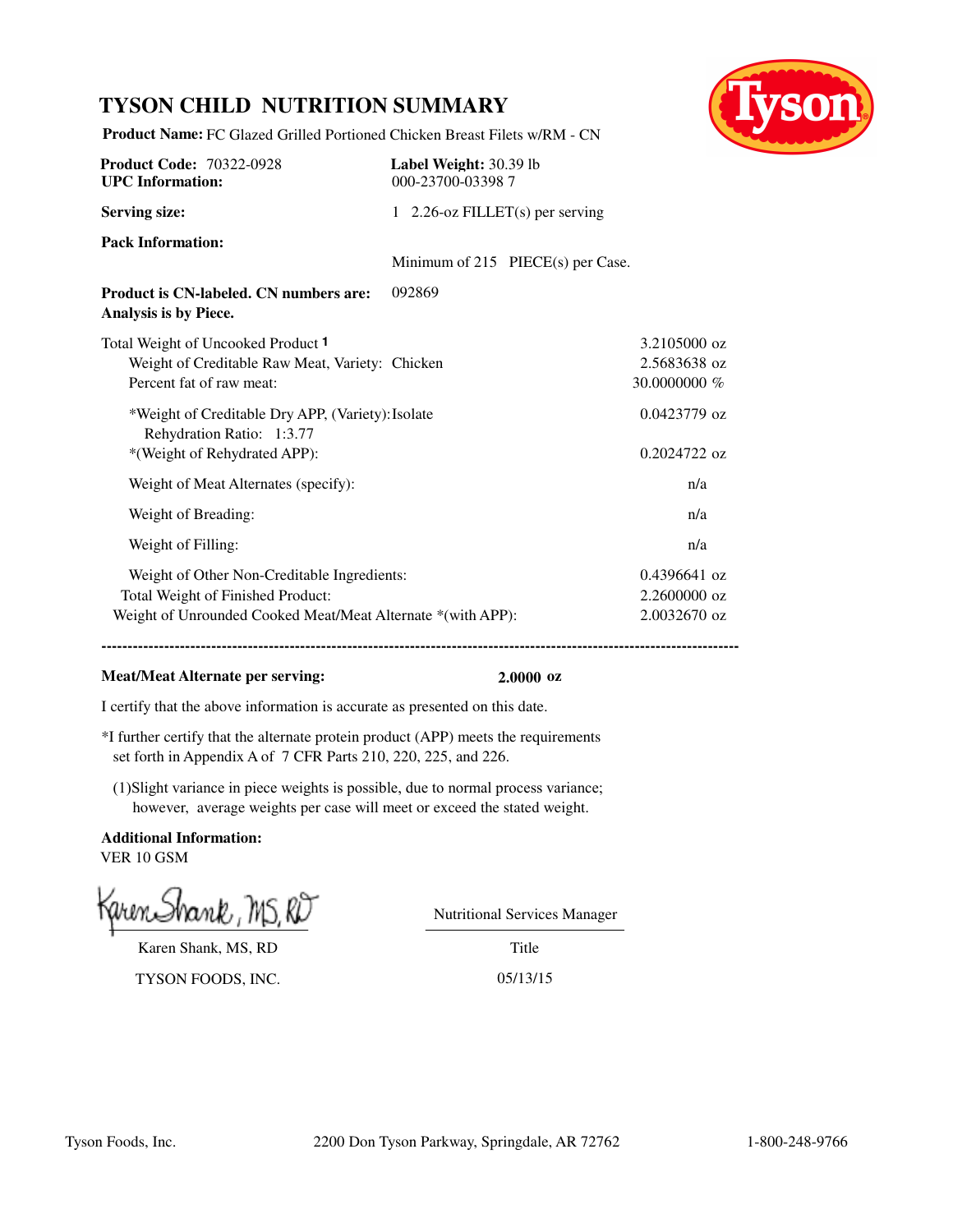

### **Grilled Made with Whole Muscle Filet, 2.26 oz.**

Product Code: 70322-928 UPC Code: 00023700033987

- Fully cooked

#### **PREPARATION**

Appliances vary, adjust accordingly. Convection Oven Preheat oven to 350°F, no steam, medium low<br>fans. Place frozen filets in a single layer on a parchment lined baking sheet, cover tightly with foil and<br>heat for 18 to 22 on a parchment lined baking sheet, cover tightly with foil and heat for 28 to 32 minutes.

#### **PIECE COUNT**

Minimum of 215 PIECE(s) per Case

#### **MASTER CASE**

| Gross<br>Weight      | 38.8209 LB | Width:  | 15.625 IN |
|----------------------|------------|---------|-----------|
| <b>Net</b><br>Weight | $30.39$ IB | Length: | 23.5 IN   |
| Cube:                | 1.78 FT    | Height: | 8.375 IN  |

#### **PALLET CONFIGURATION**



#### **STORAGE**

| Shelf Life:     | $365$ days |
|-----------------|------------|
| Storage Temp:   | 0 F        |
| Storage Method: | Frozen     |



 $\otimes 0.$ 

| Amount Per Serving<br>Calories 100                                                                                                        | Calories from Fat 35      |
|-------------------------------------------------------------------------------------------------------------------------------------------|---------------------------|
|                                                                                                                                           | % Daily Value*            |
| Total Fat 3.5g                                                                                                                            | 5%                        |
| Saturated Fat 1g<br>Trans Fat 0g<br>Polyunsaturated Fat 1g                                                                                | 5%                        |
| Monounsaturated Fat 1.5g                                                                                                                  |                           |
| Cholesterol 40mg                                                                                                                          | 13%                       |
| Sodium 210mg                                                                                                                              | 9%                        |
| Total Carbohydrate 1g                                                                                                                     | 0%                        |
| Dietary Fiber 0g<br>Sugars Og                                                                                                             | 0%                        |
| Protein 15g                                                                                                                               | 30%                       |
| Vitamin A 0%<br>Calcium 0%                                                                                                                | Vitamin C 0%<br>Iron $4%$ |
| * Percent daily values are based on a 2,000 calorie<br>diet. Your daily values may be higher or lower<br>depending on your calorie needs. |                           |

#### Storage Method: Frozen **CN Label:** Yes

#### **CN Label Numbers:** 092869

**CN Statement:** One 2.26 oz. fully cooked, glazed, grilled portioned chicken breast filet with rib meat provides 2.00 oz. equivalent meat/meat alternate for the Child Nutrition Meal Pattern Requirements.

To obtain a signed copy of the CN statement for this item, please contact the Tyson Food Service Concierge via [e-mail](mailto:fscomments@tyson.com) or call 1-800 - 248 -9766.

#### **INGREDIENTS**

Boneless, skinless chicken breasts with rib meat, water, isolated soy protein, seasoning [brown sugar, salt, onion powder, chicken stock, canola oil, yeast extract, carrot powder, vegetable stock (carrot, onion,<br>celery), garlic powder, flavors, maltodextrin, silicon dioxide and citric acid], sodium phosphates, seasoning (potassium chloride, rice flour). GLAZED WITH: Water, seasoning [maltodextrin, modified corn starch, salt, chicken stock, yeast extract, canola oil, sugar, dextrin, potassium chloride, xanthan gum, tartaric acid, silicon dioxide, flavors, vegetable stock (carrot, onion, celery), garlic powder, carrot powder and onion powder], soybean oil.

CONTAINS soy



**tysonfoodservice.com** 1-800-24-TYSON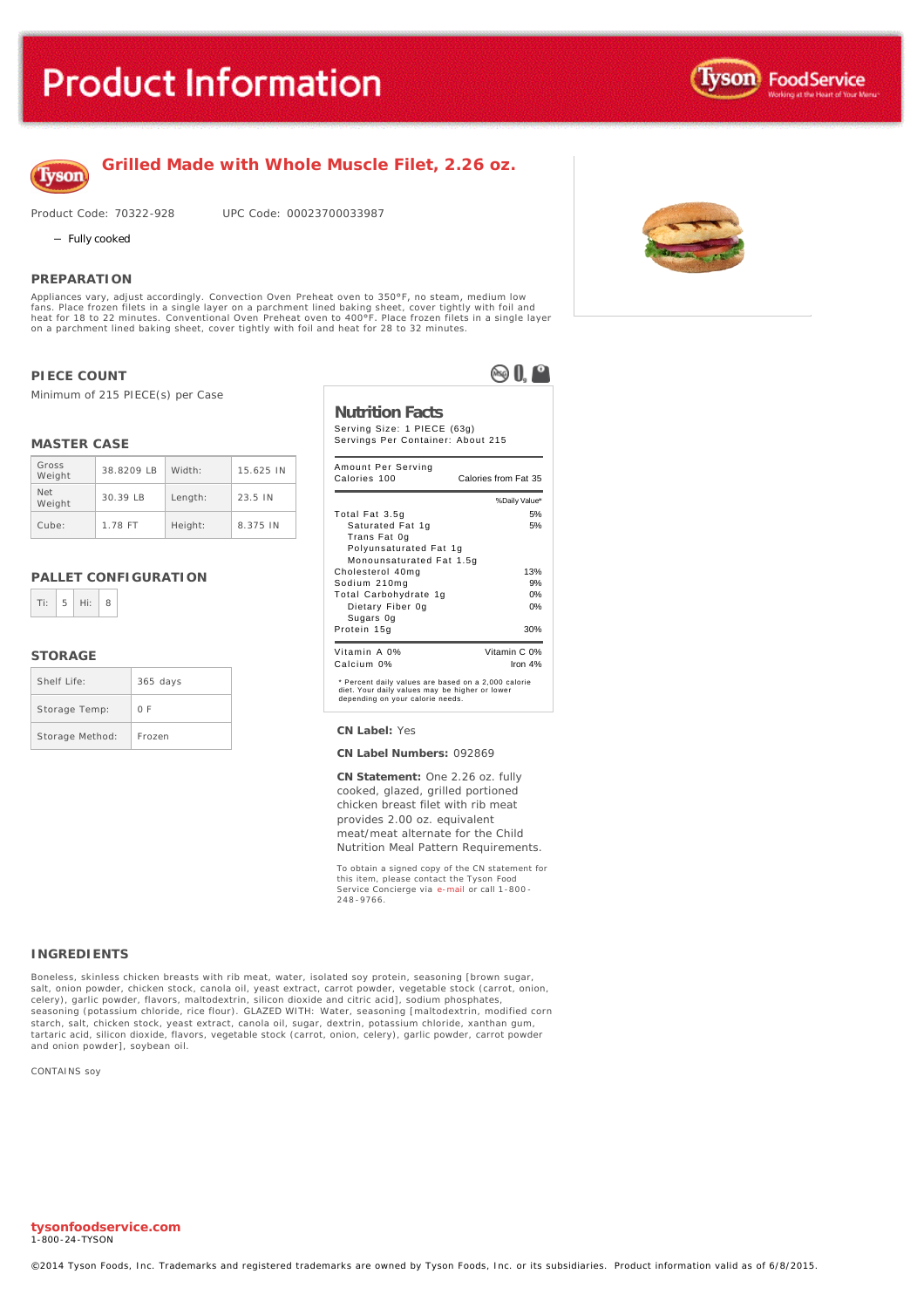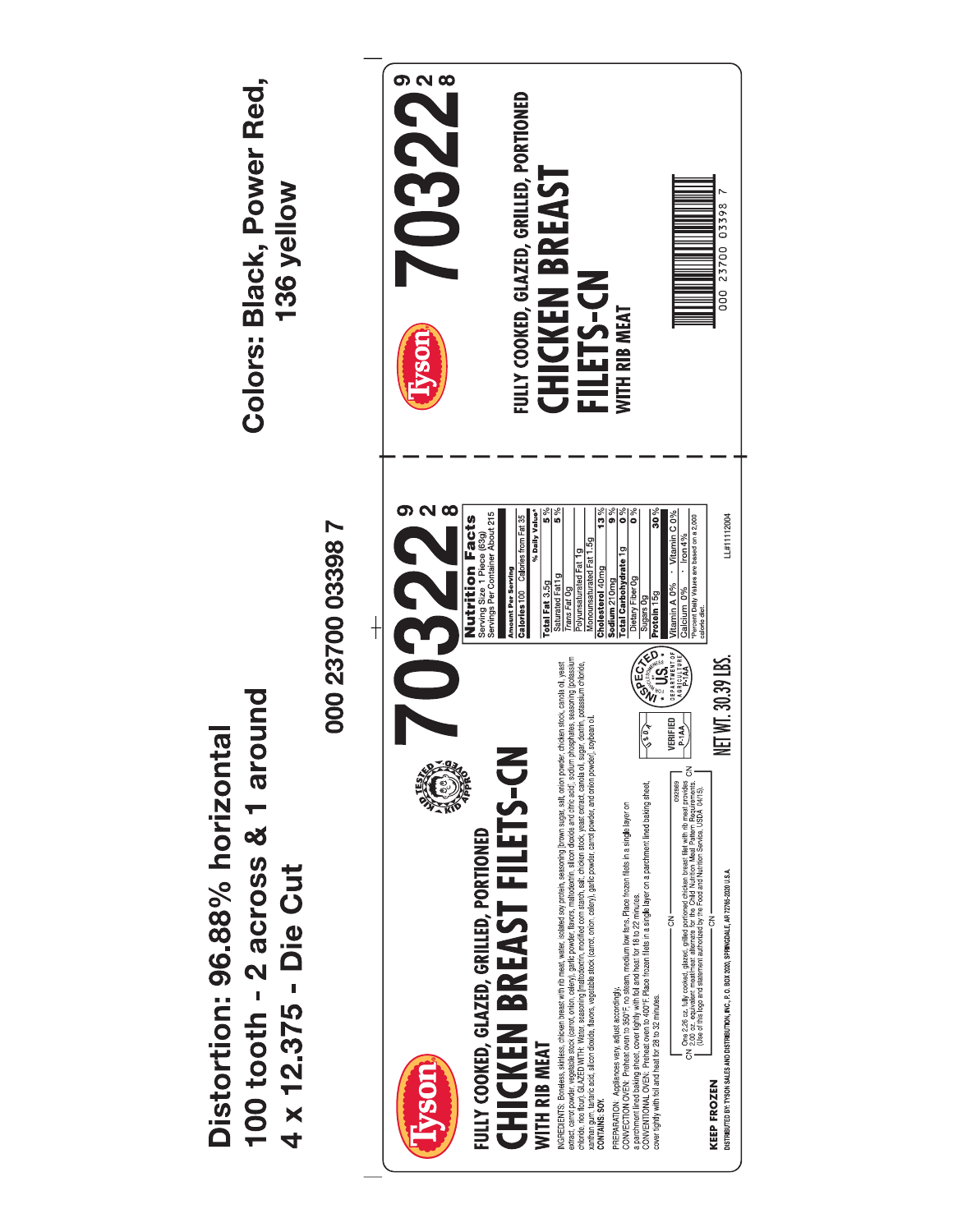

### Sample Product Formulation Statement (Product Analysis) for Meat/Meat Alternate (M/MA) **Products**

Child Nutrition Program operators should include a copy of the label from the purchased product carton in addition to the following information on letterhead signed by an official company representative.

CKN BST filetcode No. 70322-928 Product Name:  $\in$   $G$  $G$  $H$  $H$  $H$ 

### I. Meat/Meat Alternate

Please fill out the chart below to determine the creditable amount of Meat/Meat Alternate

| <b>Description of Creditable</b><br><b>Ingredients</b> per<br><b>Food Buying Guide (FBG)</b> | <b>Ounces per Raw</b><br><b>Portion of Creditable</b><br>Ingredient | <b>Multiply</b> | <b>FBG Yield/</b><br><b>Servings</b><br>Per Unit | Creditable<br>Amount * |
|----------------------------------------------------------------------------------------------|---------------------------------------------------------------------|-----------------|--------------------------------------------------|------------------------|
| Bonders chicken w<br>SKIN                                                                    | 2-510821022                                                         |                 |                                                  |                        |
|                                                                                              |                                                                     |                 |                                                  |                        |
|                                                                                              |                                                                     |                 |                                                  |                        |
| A. Total Creditable M/MA Amount                                                              |                                                                     |                 |                                                  |                        |

\*Creditable Amount - Multiply ounces per raw portion of creditable ingredient by the FBG Yield Information.

### **II. Alternate Protein Product (APP)**

If the product contains APP, please fill out the chart below to determine the creditable amount of APP. If APP is used, you must provide documentation as described in Attachment A for each APP used.

| Description of APP,<br>manufacture's name,<br>and code number                    | <b>Ounces</b><br>Dry APP<br><b>Per Portion</b> | <b>Multiply</b> | $%$ of<br>Protein<br>$As-Is*$ | Divide by<br>$18**$ | Creditable<br>Amount<br>$APP***$ |
|----------------------------------------------------------------------------------|------------------------------------------------|-----------------|-------------------------------|---------------------|----------------------------------|
| Ovafor<br>acs, ADM                                                               | 4.0423779                                      |                 | 7۱۵                           | $\div$ by 18        | 0.2024721                        |
|                                                                                  |                                                |                 |                               | $\div$ by 18        |                                  |
|                                                                                  |                                                | X               |                               | $\div$ by 18        |                                  |
| <b>B. Total Creditable APP Amount<sup>1</sup></b>                                |                                                |                 |                               |                     | 10.2024721                       |
| C. TOTAL CREDITABLE AMOUNT $(A + B$ rounded down to<br>nearest $\frac{1}{4}$ oz) |                                                |                 |                               |                     |                                  |

\*Percent of Protein As-Is is provided on the attached APP documentation.

\*\*18 is the percent of protein when fully hydrated.

\*\*\*Creditable amount of APP equals ounces of Dry APP multiplied by the percent of protein as-is divided by 18. <sup>1</sup>Total Creditable Amount must be rounded down to the nearest 0.25oz (1.49 would round down to 1.25 oz meat equivalent). Do not round up. If you are crediting M/MA and APP, you do not need to round down in box A (Total Creditable M/MA Amount) until after you have added the Total Creditable APP Amount from box B to box C.

Total weight (per portion) of product as purchased

Total creditable amount of product (per portion)  $2.00$ (Reminder: Total creditable amount cannot count for more than the total weight of product.)

I certify that the above information is true and correct and that a  $\sum$  D punce serving of the above product (ready for serving) contains of squivalent meat/meat alternate when prepared according to directions.

I further certify that any APP used in the product conforms to the Food and Nutrition Service Regulations (7 CFR Parts 210, 220, 225, 226, Appendix A) as demonstrated by the attached supplier documentation.

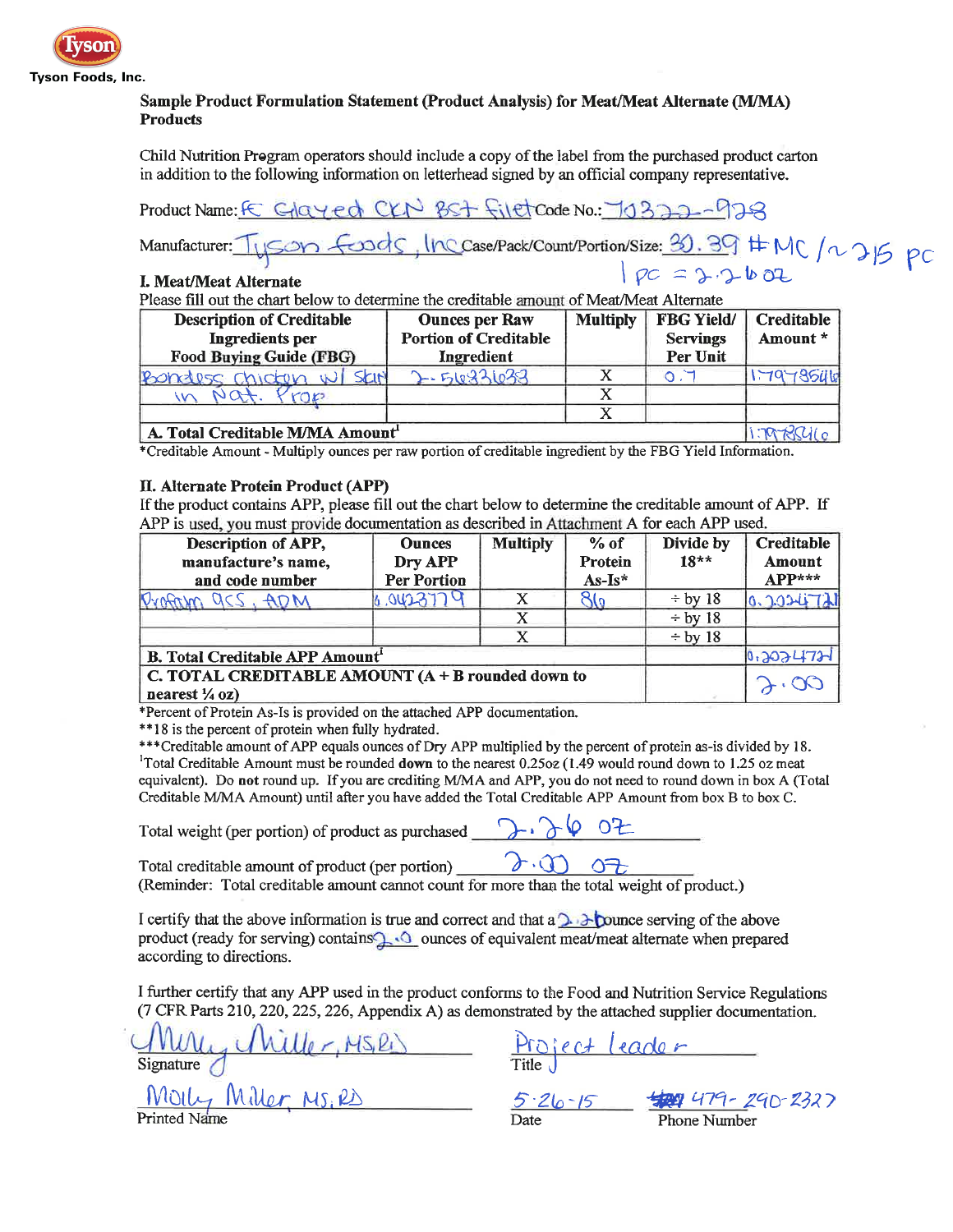

# **Formulation Statement for Documenting Grains in School Meals** Required Beginning SY 2013-2014 Crediting Standards Based on Revised Exhibit A<br>weights per oz equivalent

School Food Authorities (SFAs) should include a copy of the label from the purchased product carton in addition to the following information on letterhead signed by an official company representative. Grain products may be credited based on previous standards through SY 2012-2013. The new crediting standards for grains (as outlined in Policy Memorandum SP 30-2012) must be used beginning SY 2013-2014. SFAs have the option to choose the crediting method that best fits the specific needs of the menu planner.

Product Name: FC GIQ7ed Chickers BSt Filetcode No.: 10322-928 Manufacturer: ILSON CEDES, INC Case/Pack/Count/Portion/Size: 30.39 #MC/215 pc

## I. Does the product meet the Whole Grain-Rich Criteria: Yes  $N_0$

(Refer to SP 30-2012 Grain Requirements for the National School Lunch Program and School Breakfast Program)

II. Does the product contain non- creditable grains: Yes  $\bigvee$  No How many grams:  $\underline{\bigcup}$  / SS (Products with more than 0.24oz equivalent or 3.99 grams for Groups A-G and 6.99 grams for Group H of noncreditable grains cannot be credited using Exhibit A weights. Please use template for crediting using amount of creditable grains).

III. Use Policy Memorandum SP 30-2012 Grain Requirements for the National School Lunch Program and School Breakfast Program: Exhibit A to determine if the product fits into Groups A-G. Group H or Group I. (Please be aware that different methodologies are applied to calculate servings of grain component based on creditable grains. Groups A-G use the standard of 16 grams creditable grain per oz eq; Group H uses the standard of 28 grams creditable grain per oz eq; and Group I is reported by volume or weight). Indicate which Exhibit A Group (A-I) the Product Belongs:

| <b>Description of</b><br><b>Product per Food</b><br><b>Buying Guide</b> | <b>Portion Size of</b><br><b>Product as</b><br>Purchased | Weight of one ounce<br>equivalent as listed<br>in SP 30-2012 | Creditable<br>Amount |
|-------------------------------------------------------------------------|----------------------------------------------------------|--------------------------------------------------------------|----------------------|
|                                                                         |                                                          |                                                              |                      |
| A. Total Creditable Amount <sup>2</sup>                                 |                                                          |                                                              |                      |

Portion size) ÷ (Exhibit A weight for one oz eq)

 $2$ Total Creditable Amount must be rounded down to the nearest quarter (0.25) oz eq. Do not round up.

Total weight (per portion) of product as purchased Total contribution of product (per portion)

I further certify that the above information is true and correct and that a ounce portion of this product (ready for serving) provides oz equivalent Grains. I further certify that non-creditable grains are not above 0.24 oz eq. per portion.

 $\frac{10\mu\mu\mu\mu\mu\mu\eta\mu\Omega}{1000}$   $\frac{10\mu\mu\mu\mu\eta\mu\Omega}{1000}$   $\frac{5.26-15}{24}$   $\frac{479-290}{232}$  $S$ ignature  $\sqrt{ }$ **Printed Name**